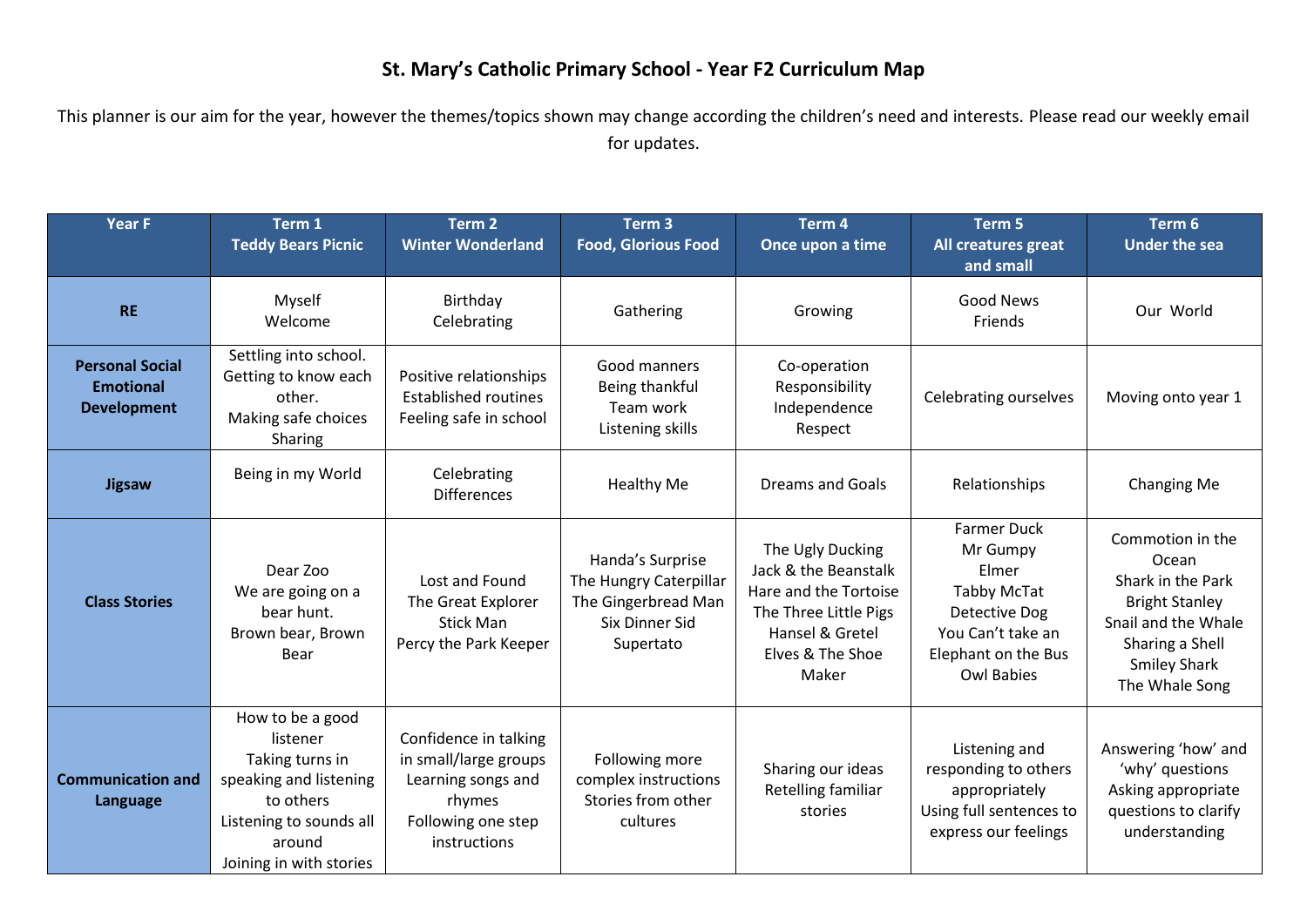| <b>Physical</b><br>Development-<br><b>Gross Motor</b>                          | Exploring a range of<br>energetic movements                                                       | Travelling on scooters<br>and bikes                                                                           | Exploring agility,<br>balance and<br>coordination                                                  | Moving in time to<br>music                                                                                                  | Demonstrate balance<br>and coordination                                                                      | Negotiate space and<br>obstacles carefully                                                                            |
|--------------------------------------------------------------------------------|---------------------------------------------------------------------------------------------------|---------------------------------------------------------------------------------------------------------------|----------------------------------------------------------------------------------------------------|-----------------------------------------------------------------------------------------------------------------------------|--------------------------------------------------------------------------------------------------------------|-----------------------------------------------------------------------------------------------------------------------|
| <b>Physical</b><br><b>Development - Fine</b><br><b>Motor</b>                   | Developing muscle<br>strength for fine<br>motor skills                                            | Correct hand grip                                                                                             | Drawing simple<br>pictures                                                                         | Forming letters<br>correctly                                                                                                | Using scissors and<br>cutlery appropriately                                                                  | Correct pencil grip for<br>fluent writing and<br>drawing                                                              |
| Literacy -<br><b>Writing</b>                                                   | Children introduced to<br>set 1 sound & letter<br>formation rhymes                                | Children introduced to<br>set 1 sound & letter<br>formation rhymes                                            | Form recognisable<br>letters                                                                       | Spell words by<br>identifying sounds in<br>them                                                                             | Write short captions<br>using the sounds they<br>know                                                        | Write simple phrases<br>and sentences                                                                                 |
| Literacy - Word<br><b>Reading</b>                                              | Children introduced to<br>set 1 sounds<br>Fred talk games                                         | Children introduced to<br>set 1 sounds<br>CVC word reading                                                    | Children know most<br>set 1 sounds and are<br>able to blend<br>independently                       | Set 2 sounds taught                                                                                                         | Children are able to<br>Fred talk real and alien<br>words and also read a<br>range of real words<br>speedily | Read aloud simple<br>sentences and books<br>consistent with their<br>phonic knowledge                                 |
| Literacy -<br>Comprehension                                                    | Anticipate key events<br>in stories                                                               | Join in with stories                                                                                          |                                                                                                    | Use and understand<br>recently introduced<br>vocabulary                                                                     |                                                                                                              | Retelling stories using<br>their own words                                                                            |
| <b>Mathematics -</b><br><b>Number</b>                                          | Numbers to 5<br>Comparing numbers<br>Ordering numbers 0-5<br>Structure of 4 as a<br>square number | Adding 1's<br>Identify missing<br>numbers<br>Subitising to 5<br>Conservation of a<br>number<br><b>Doubles</b> | Numbers 6-10<br>Number bonds to 5<br>Addition & subtraction<br>of 1<br>Subitising dice<br>patterns | Doubling and halving<br>numbers to 10<br>Partitioning numbers<br>Number bonds to 5<br>Addition and<br>subtraction within 10 | Odd and even<br>numbers<br>Number bonds to 10<br>Equal groups                                                | Deep understanding<br>of number to 10<br>Subitise to 5<br>Automatically recall<br>number bonds to 5<br>and some to 10 |
| <b>Mathematics -</b><br><b>Numerical Patterns</b>                              | 2D shapes - linked to<br>number of the week<br>Ordering by size                                   | Exploring weight                                                                                              | <b>Exploring repeating</b><br>patterns                                                             | Ordering by size                                                                                                            | <b>Exploring Capacity</b>                                                                                    | <b>Explore and represent</b><br>patterns<br>Even and odd<br>numbers<br>Double facts                                   |
| <b>Understanding the</b><br>World $-$ Past &<br><b>Present</b>                 | <b>Story Sequencing</b>                                                                           | Compare and contrast<br>characters from<br>stories                                                            |                                                                                                    | People who help us                                                                                                          | Compare and contrast<br>characters from<br><b>Stories</b>                                                    | Past and Present                                                                                                      |
| <b>Understanding the</b><br>World - People,<br>Culture &<br><b>Communities</b> | Our Family<br><b>Black History Month</b>                                                          | Christmas                                                                                                     | <b>Chinese New Year</b><br>Foods from around<br>the world                                          | Pancake Day<br>Mother's Day                                                                                                 | Father's Day                                                                                                 | Map reading - Oceans                                                                                                  |